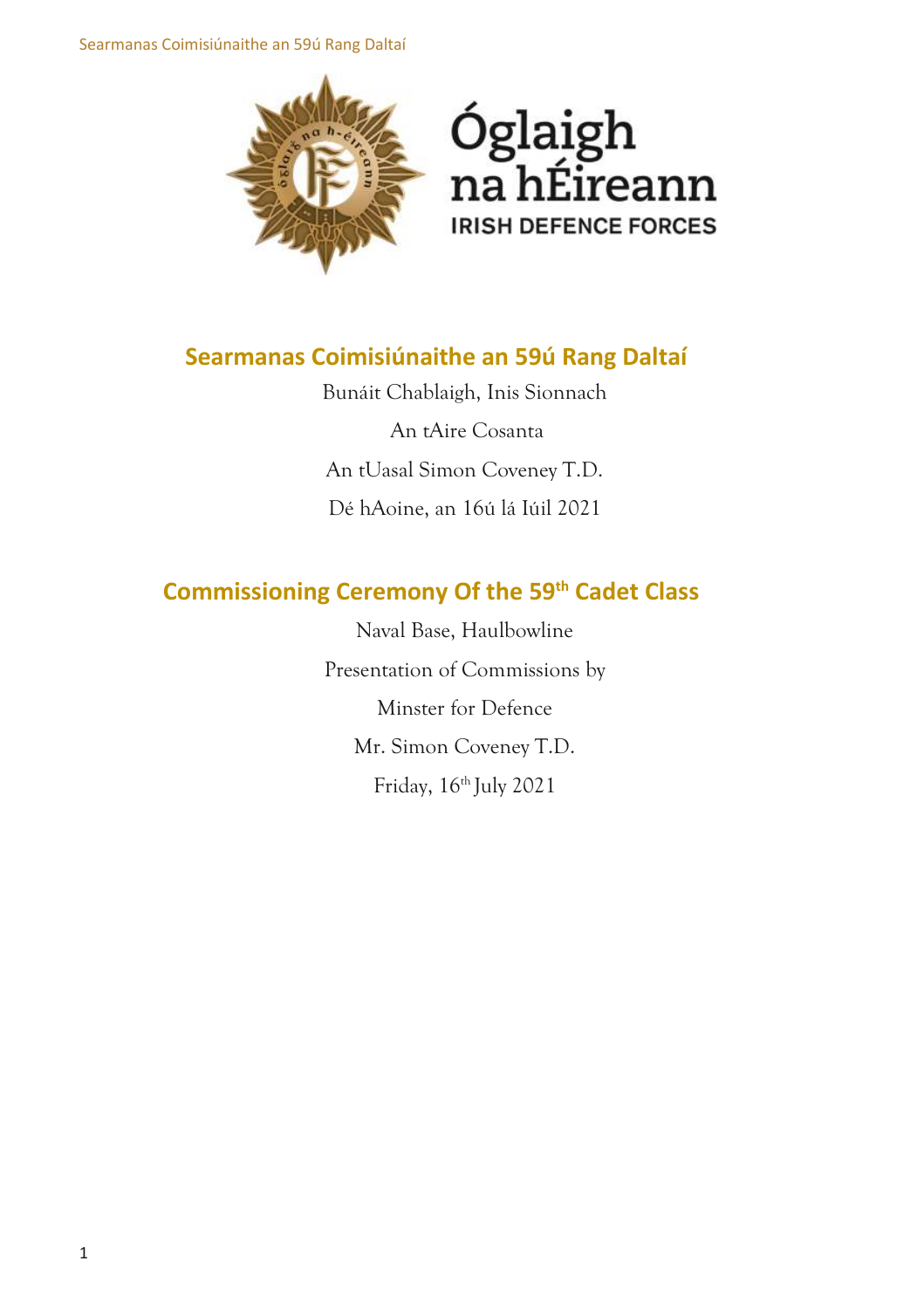# **COIMISIÚNÚ**

Tá an tSeribhís Chablaigh, atá Lonnaithe ar Inis Sionnach i gCuan Chorcaí, ina bhall de Fórsaí Chosanta na hÉireann. Tá na Daltaí tar éis dhá bhliain a chaitheamh faoi stiúir oifigigh ón Choláiste Chablaigh agus séard atá sa searmanas inniú ná bronnadh na gcomisiúin agus comóradh go bhfuil an staíd seo bainte amach acu ar an ród seo rompu.



The Naval Service, which is based on Haulbowline Island in Cork Harbour, is the maritime component of the Irish Defence Forces. The Cadets have spent the last two years under the guidance of the Officer Training School staff. This ceremony is the award of their commissions and is a declaration that they have achieved the required standard to become officers in the Irish Naval Service.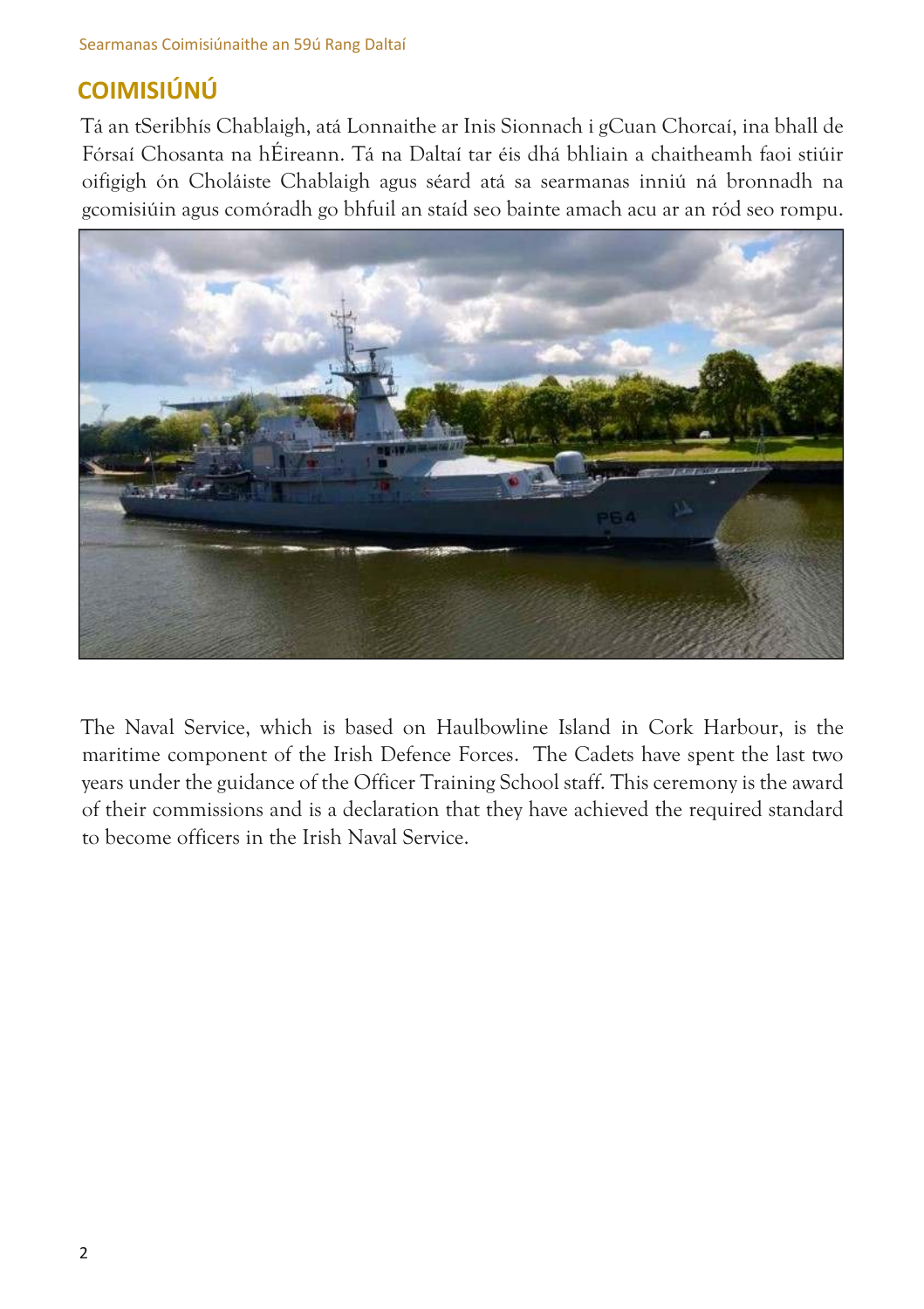# **FÁILTE**



On this significant occasion, I would like to congratulate the members of the 59<sup>th</sup> Naval Cadet Class on your Commissioning Day and to welcome you all as the newest Junior Leaders in our Naval Family.

Today marks the final day of your formal Cadetship training, however, your journey does not stop here. Leadership requires lifelong study and experiential

learning and to practice it requires skill, reflection and imagination. All of which, through the duration of this Cadetship, has been proven to be well within your ability.

I wish to thank the Officers and Staff of the Officer Training School, whose efforts do not go unrecognised and who do such fine work in turning out high calibre individuals.

On behalf of the Naval Service, I wish to extend a warm welcome to the Minister for Defence Mr. Simon Coveney, T.D., on the occasion of this Commissioning Ceremony.

I wish to extend a sincere welcome to the Chief of Staff, Vice Admiral Mark Mellett, members of the General Staff and to all other military and civic dignitaries present.

I also want to extend a warm welcome to the family and friends of the  $59<sup>th</sup>$ Naval Cadet Class. As members of our wider Naval Family, your continued support and kinship is integral to the success of our Naval Service.

**Michael Malone** 

**Commodore Flag Officer Commanding Naval Service**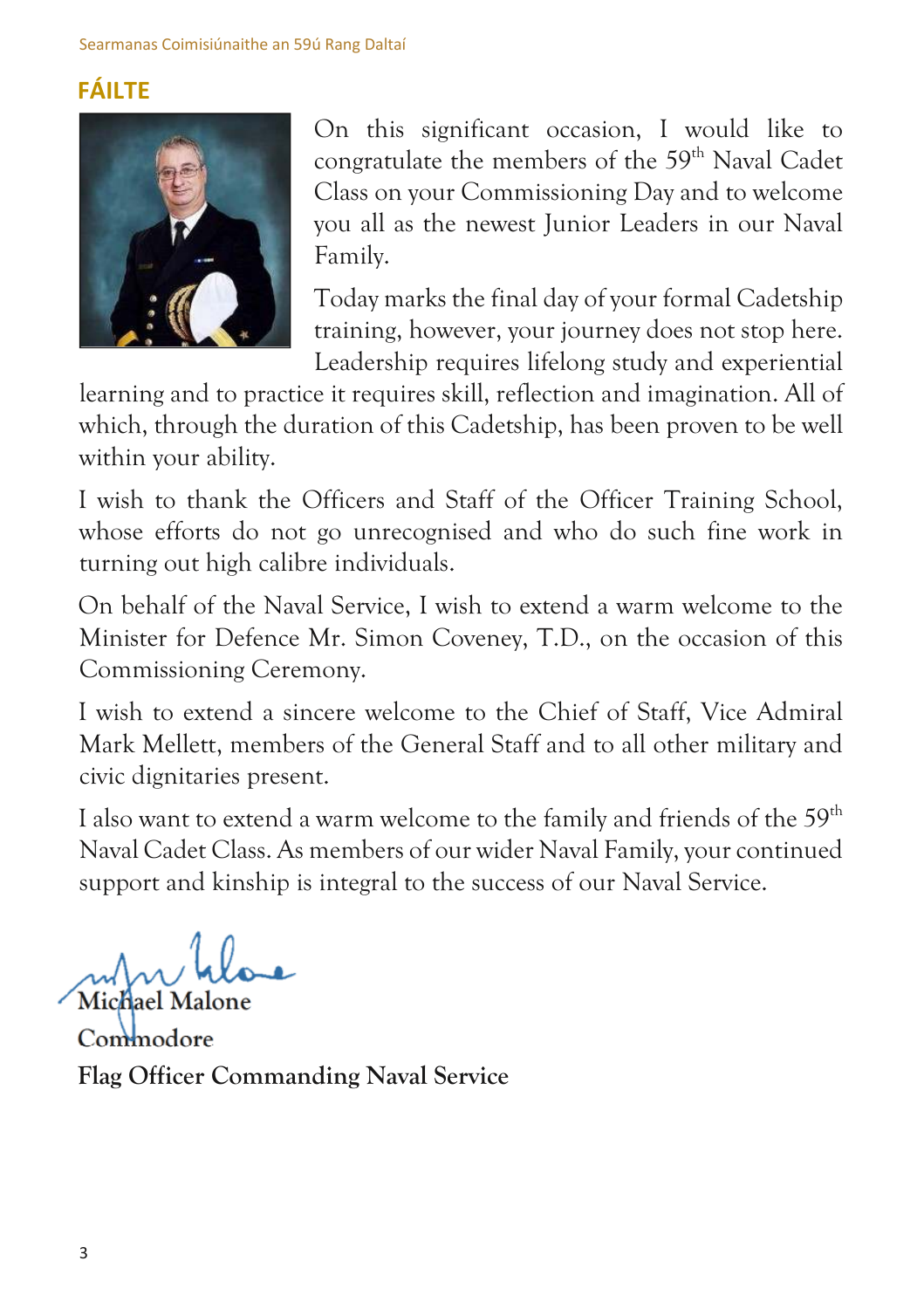# **THE NAVAL COLLEGE STAFF FOR THE 59TH CADET CLASS WERE:**

| Officer Commanding &                |                          |
|-------------------------------------|--------------------------|
| <b>Commandant Naval College:</b>    | CDR Caoimhin MacUnfraidh |
| <b>OIC Officer Training School:</b> | LT CDR Stuart Donaldson  |
| Class Officer:                      | LT Dean McMahon          |
| NCO I/C Cadet Training:             | CPO Damien Murphy        |
| Class NCO:                          | PO Alex Casey            |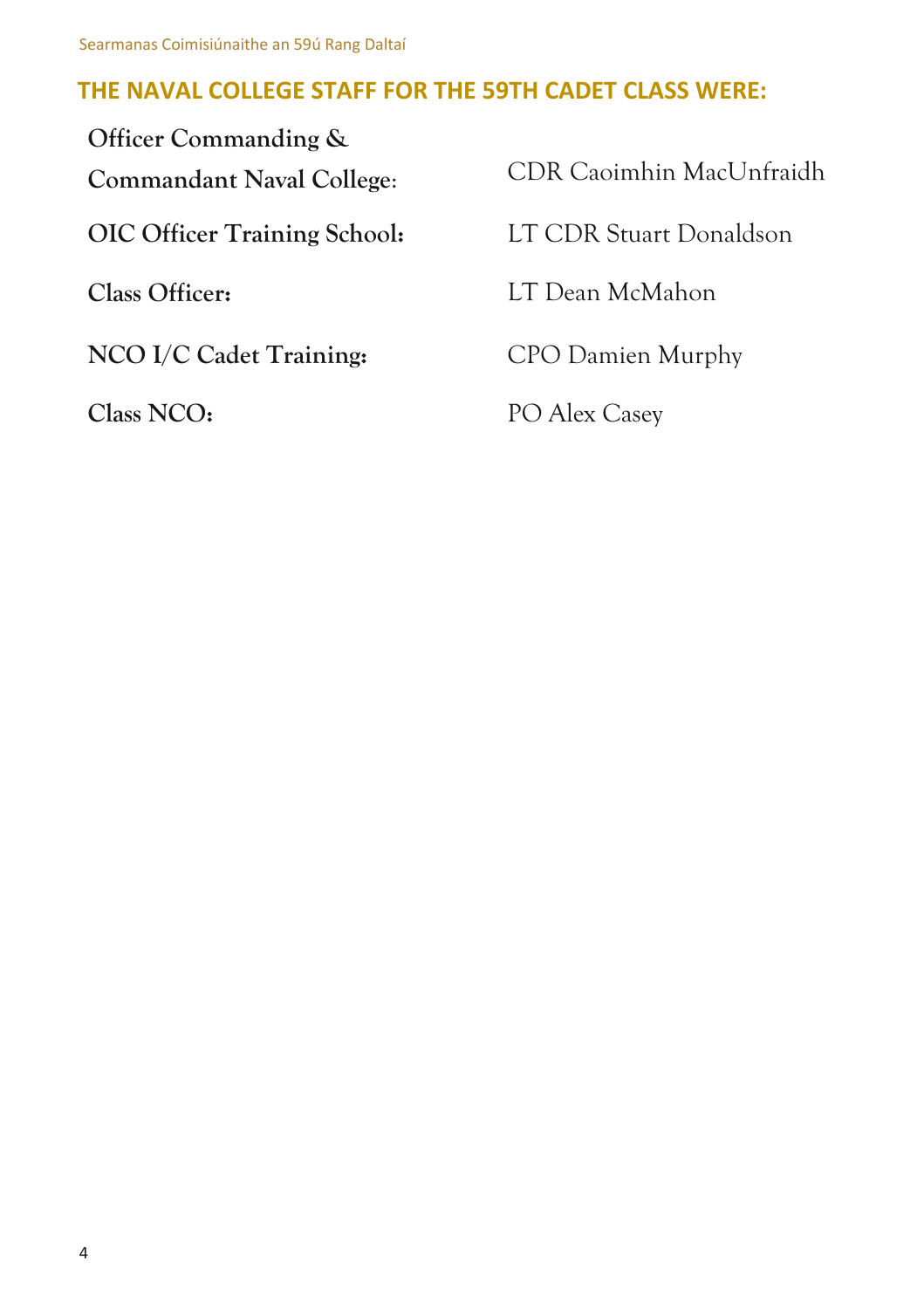## **THE 59TH CADET CLASS:**

On the  $4<sup>th</sup>$  of October 2019 the 59<sup>th</sup> Cadet Class were inducted into the Irish Naval Service and began their training in the Officer Training School. In the first two weeks, the  $59<sup>th</sup>$ Cadet Class were introduced to the Naval Service by spending time on board LÉ William Butler Yeats before moving to the Cadet School at the Military College in the Curragh Camp, Kildare. Here, the Cadets were given basic military training, focusing on foot and arms drill, marksmanship, military discipline, fitness and land navigation. In December 2019, the 59<sup>th</sup> Cadet Class moved back to Haulbowline to begin Phase 2 of their Training.

Phase 2 of training commenced in January 2020 with a busy schedule ahead. This 'Marinisation' phase ran from January to May with the Cadets studying navigation while also completing a range of courses such as:

- Engineering
- Communications
- Fisheries
- Gunnery
- Strategic Studies

Phase 2 concluded with exams in General Navigation, Chartwork, Rules of the Road, Leadership and Communications.

# **THE 59TH CADET CLASS:**

Due to the global pandemic, the 59th Cadet Class, did not get the opportunity to travel to Lourdes to partake in the Annual International Military Pilgrimage as is the tradition. In lieu of this trip, the 59<sup>th</sup> Cadet Class joined LÉ Samuel Beckett to commence phase 3 of their training. On board LÉ Samuel Beckett, the 59<sup>th</sup> Cadet Class started to learn about life at sea. They understudied all of the roles, which included Seamanship, Gunnery, Communications & Engineering.

Phase 4 commenced in September 2020 with the 59<sup>th</sup> Cadet Class studying in the National Maritime College of Ireland (NMCI) in Ringaskiddy. Studying alongside civilian students, the Cadets learned various maritime subjects such as astro-navigation, seamanship, maths, science and stability. Even though the Cadets were studying in NMCI their duties as Naval Cadets were not forgotten.

Daily the cadets practised their pilotage skills with their Class Officer LT (NS) Dean McMahon in the simulators, with the target of becoming competent enough to navigate a ship for the first time.

The COVID-19 pandemic changed the day-to-day routine of the Cadet Class. The Cadets were required to do a number of their lectures and exams remotely.

After 22 months of training, the 59<sup>th</sup> Cadet Class will take the next step in their careers.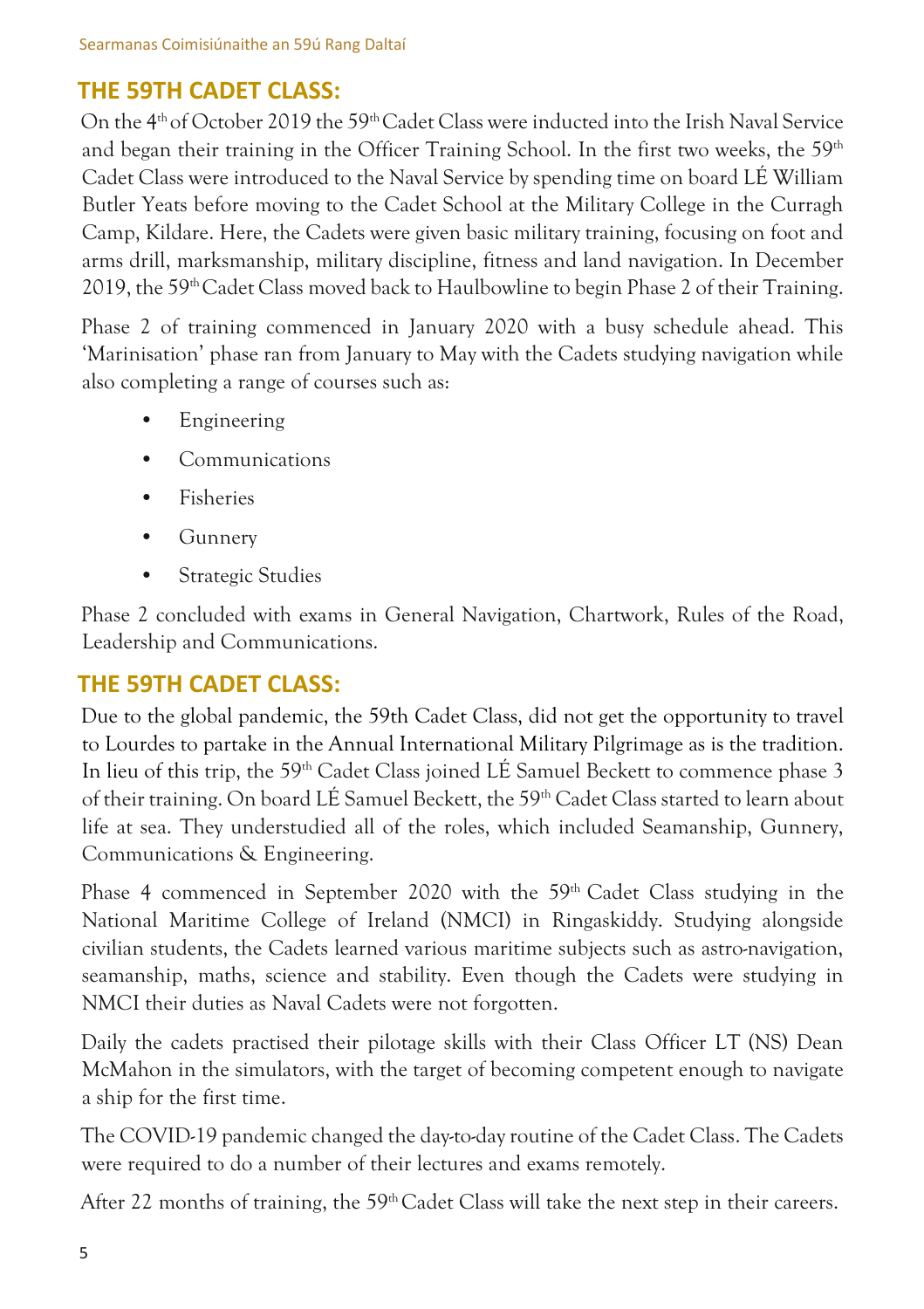## **THE COMMISSIONING CEREMONY:**

The Commissioning Ceremony is the formal presentation to the Cadet Class of their Commissions upon completion of their training as Cadets. It marks their graduation to the officer body of the Naval Service.

The Commission is the direction from the President, as the Commander in Chief of the Defence Forces, to exercise and train in arms and maintain in good order and discipline the men and women serving under them. The Commissioning scroll presented by the Minster, appointing each new officer, is signed by An tUachtarán on behalf of the state, and also by An Taoiseach and the Minister for Defence on behalf of the Government.

## **TIMELINE & OUTLINE OF CEREMONY:**

**0950** – Chief of Staff arrives at the Naval Base

**1000** – Minister for Defence arrives at the Naval Base

**1010** – Guard of Honour Falls in

**1015** – All Guests to be seated

**1025** – Minister for Defence arrives and inspects Guard of Honour

**1045** – Commissioning Ceremony Commences

The Commissioning Ceremony begins with the marching on Parade of the National Colours. The Colour party takes up its position facing the Cadets to be commissioned. The Officer administering the Oath calls each Cadet by name. The Cadets will then march forward to the Colours where the Oath is administered. The Cadets are invested with their rank markings and receive their swords.

Individually, each cadet will march forward to the Minister for Defence, and be presented with their commission as an officer in the Naval Service.

The newly commissioned officers now hand their commission to the Master at Arms, the highest ranking Non-commissioned officer of the Service, from whom they in return receive their first salute as an officer.

A representation on behalf of the Association of Retired Commissioned Officers (ARCO) will then present the Perpetual Trophy to the Best Overall Cadet. On completion of the presentation, the National Colours are marched off parade.

The Minister for Defence will then address the parade. The National Anthem will then be played, after which the Minster for Defence will leave the Parade ground.

The Parade Commander will dismiss the parade and the ceremony will be complete.

You will be asked to stand where it is appropriate, i.e. at the arrival of the Minster for Defence, marching on/off of the National Colours and the playing of the National Anthem.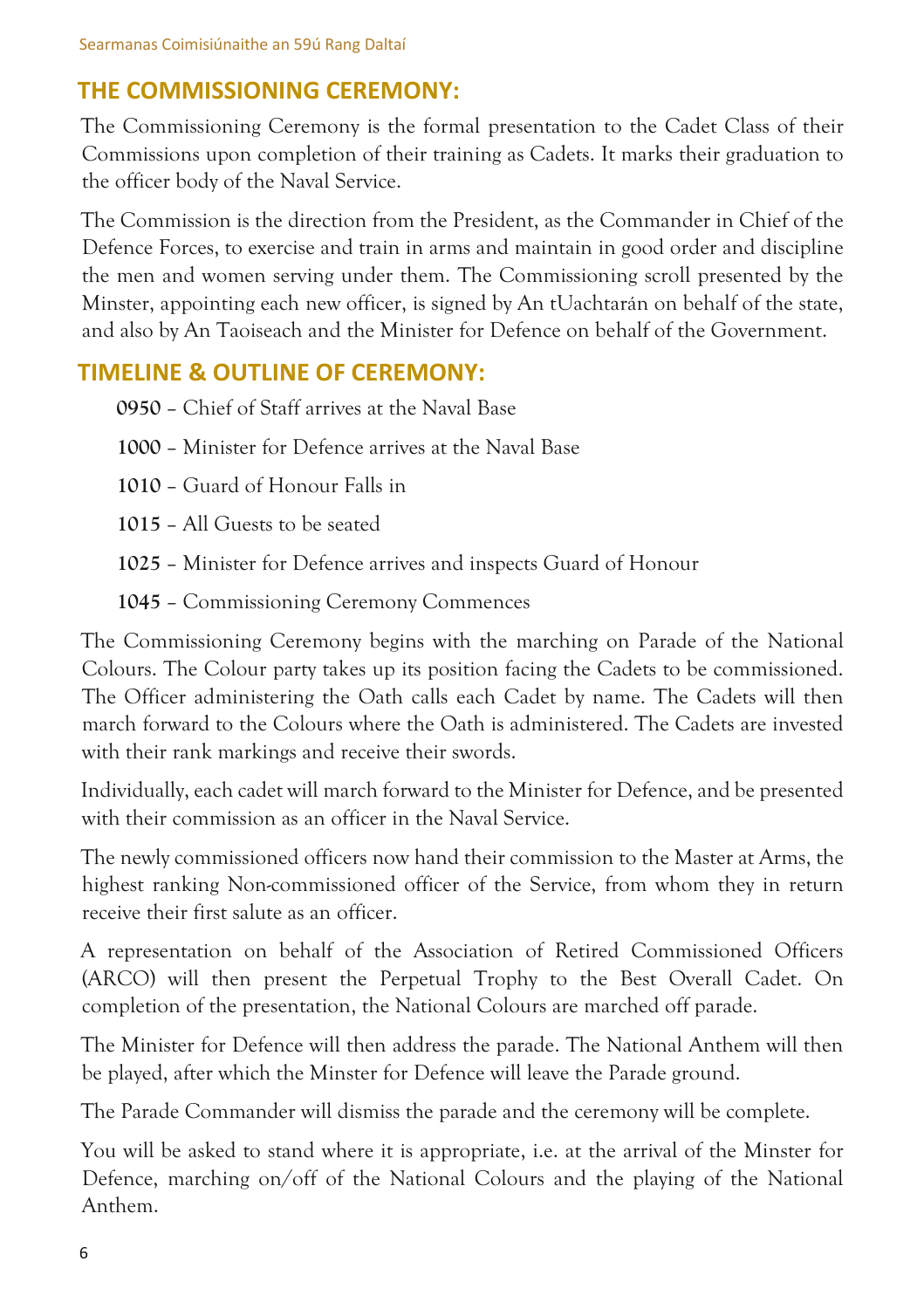$\ddot{\phantom{1}}$ 

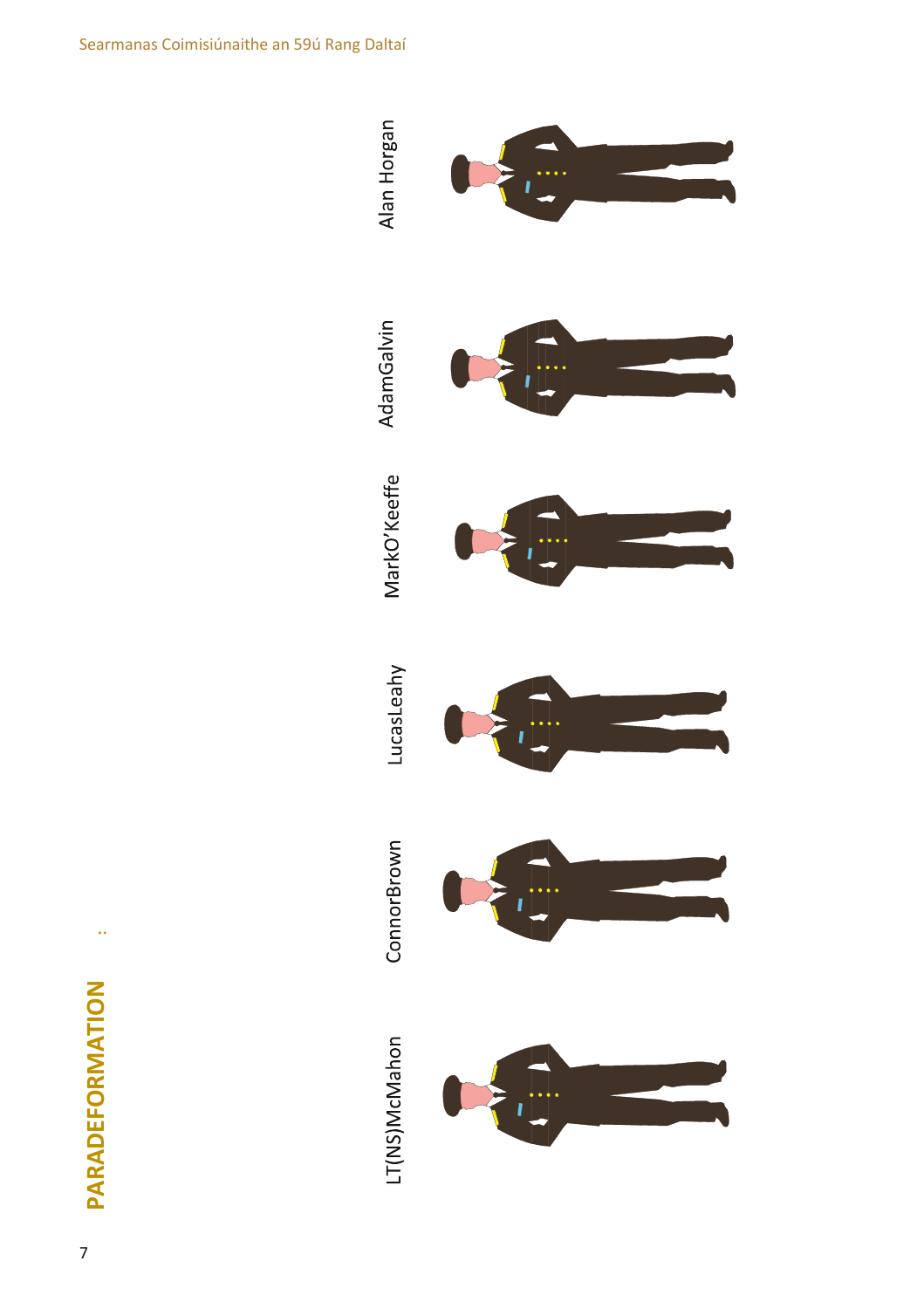### **CADET PROFILES:**



#### **CONNOR BROWN**

Connor is the eldest of two in his family, born and raised on Inch Island Co. Donegal by parents Angela and Steven, he attended Crana College in Buncrana. Participating in water sports his whole life and working the sea with his father led to his love for the sea. Always having an interest in ships, boat work and the Naval Service, he applied shortly after leaving school. Connor's favourite part of the Cadetship was studying Naval Strategic Studies in Maynooth.



#### **LUCAS LEAHY**

Lucas is the youngest of five sons to Eileen and Sergio, born in Co. Clare and raised on a 36ft sailing vessel. Lucas worked on mega yachts and then studied Naval Engineering for four years in Barcelona before joining the Naval Service. Always interested in sports, notably Capoeira, in which he competed at an international level, and sailing, where he competed as a child and worked professionally as an adult. This coupled with the belief that there is no higher standard than in the military drove Leahy to pursue a career in the Naval Service. Leahy's favourite part of the cadetship was The Curragh.



#### **ADAM GALVIN**

Adam is the youngest in his family and was raised Co. Offaly by his parents Aidan and Mary. Adam joined the Naval Service as a recruit in 2018 and served for a brief spell as an O/Mech on the LÉ Eithne and the LÉ Samuel Beckett. Adam then applied for a Naval Service Cadetship with a view to furthering his career and education within the service. Adam thoroughly enjoyed the Curragh phase of the Cadetship and getting to know like-minded people. Adam has a keen interest in the GAA, particularly football, having played from a young age.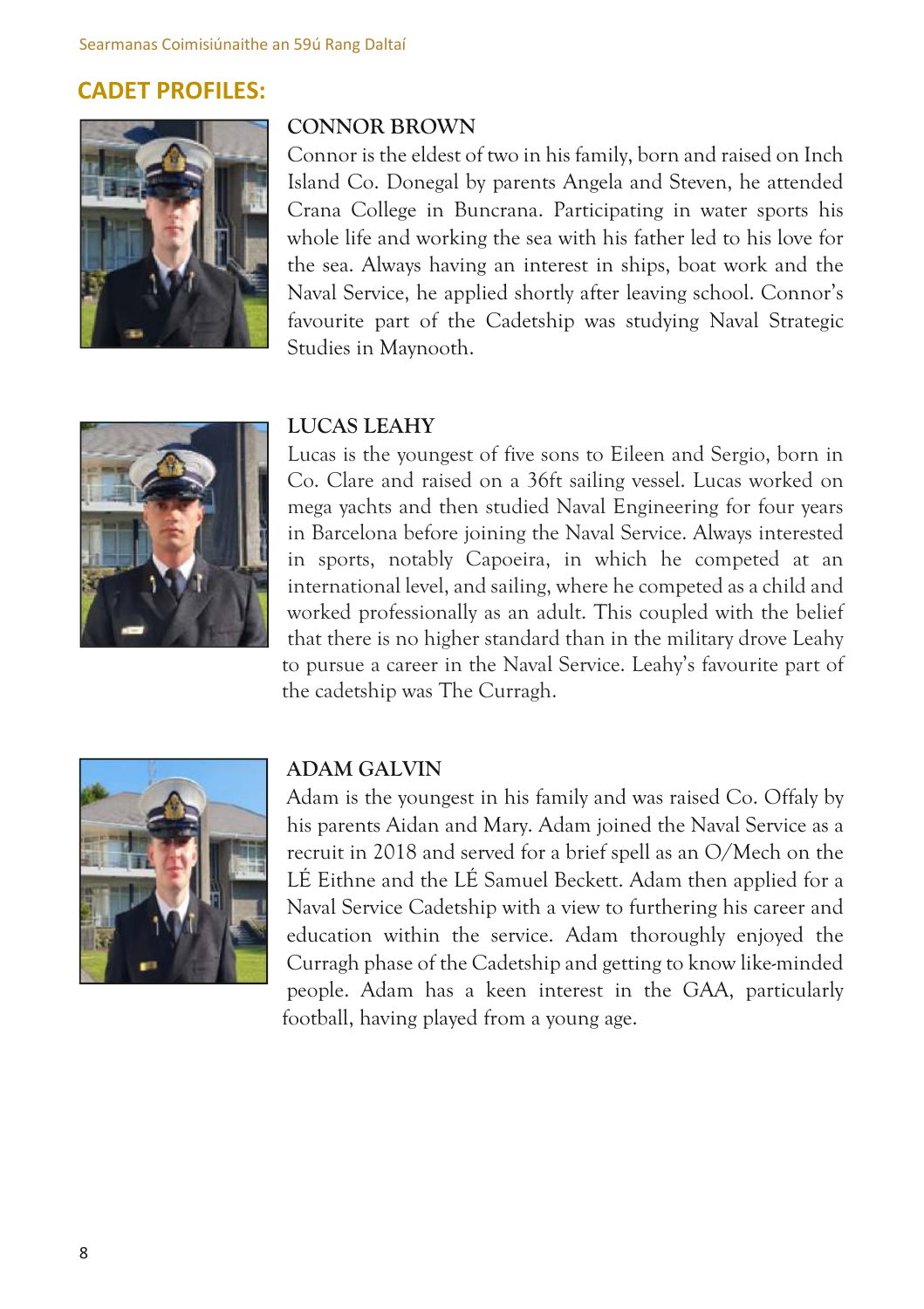

#### **MARK O'KEEFFE**

Mark is the youngest in his family and was raised in Waterford City by his parents Philip and Ann, with his brother John. Orla, Marks Fiancée, is also a Naval Officer. Having studied Music, Mark joined the Defence Forces in 2012 and enlisted into the Defence Force School of Music. During this time, he returned to his studies and graduated with a Bachelor of Arts in Human Resource Management from University Limerick in 2019. He became interested in Naval Service as he is a keen sailor and enjoys water sports. His other interested are Hurling, Hiking and Rock Climbing. Mark is an avid musician with the highlight of the Cadetship was getting to perform on his trip to New York and Boston.



### **ALAN HORGAN**

The youngest of three to parents Fiona & Eddie, Alan grew up in Limerick City and studied Media & Philosophy in Mary Immaculate College. An avid lover of all things music Alan performed around the country while organising gigs with the DIY LK music collective. Having spent his summers in Youghal, Co. Cork, Alan developed a deep appreciation for the sea regularly swimming, kayaking and sailing. A fascination with the sea, an obsession with military history along with a passion for running and the outdoors inspired Alan to join the Naval Service, his favourite moment thus far has been the Strategic Studies course in Maynooth.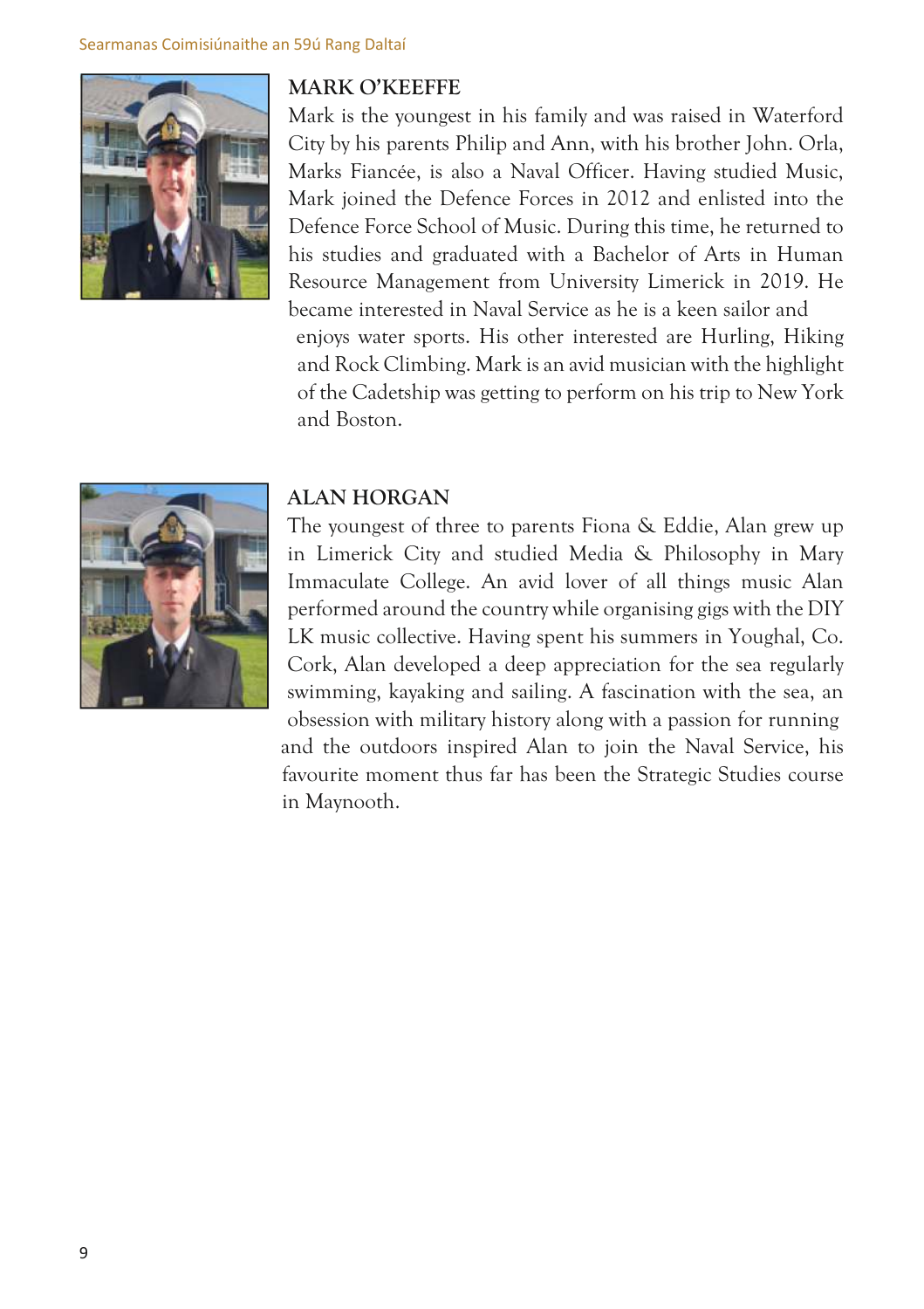#### **FORM OF OATH:**

I, do solemnly swear (or declare), that I will be faithful to Ireland and loyal to the constitution and while I am an Officer of the Permanent Defence Forces, I will obey all lawful orders issued to me by my Superior Officers and will not join or be a member of, or subscribe to any political organisation, or society, or any secret society whatsoever.



#### **FOIRM AN MHIONNA:**

Mionnaímse (nó dearbhaímse), go solamánta go mbead dílis d'Eirinn, agus tairiseach don Bhunreacht agus, faid a bhead im oifigeah de na Buan-Óglaigh, go gcomhlíonfad gach ordú dleathach a bhéarfas m'oifigigh uachtaracha dhom, agus nach gceanglód le haon eagraíocht, nó cumann polaitíochta, ná le haon chumann rúnda ar bith, ná nach mbead im chomhalta den chéanna ná nach dtaobhód leis an gcéanna.